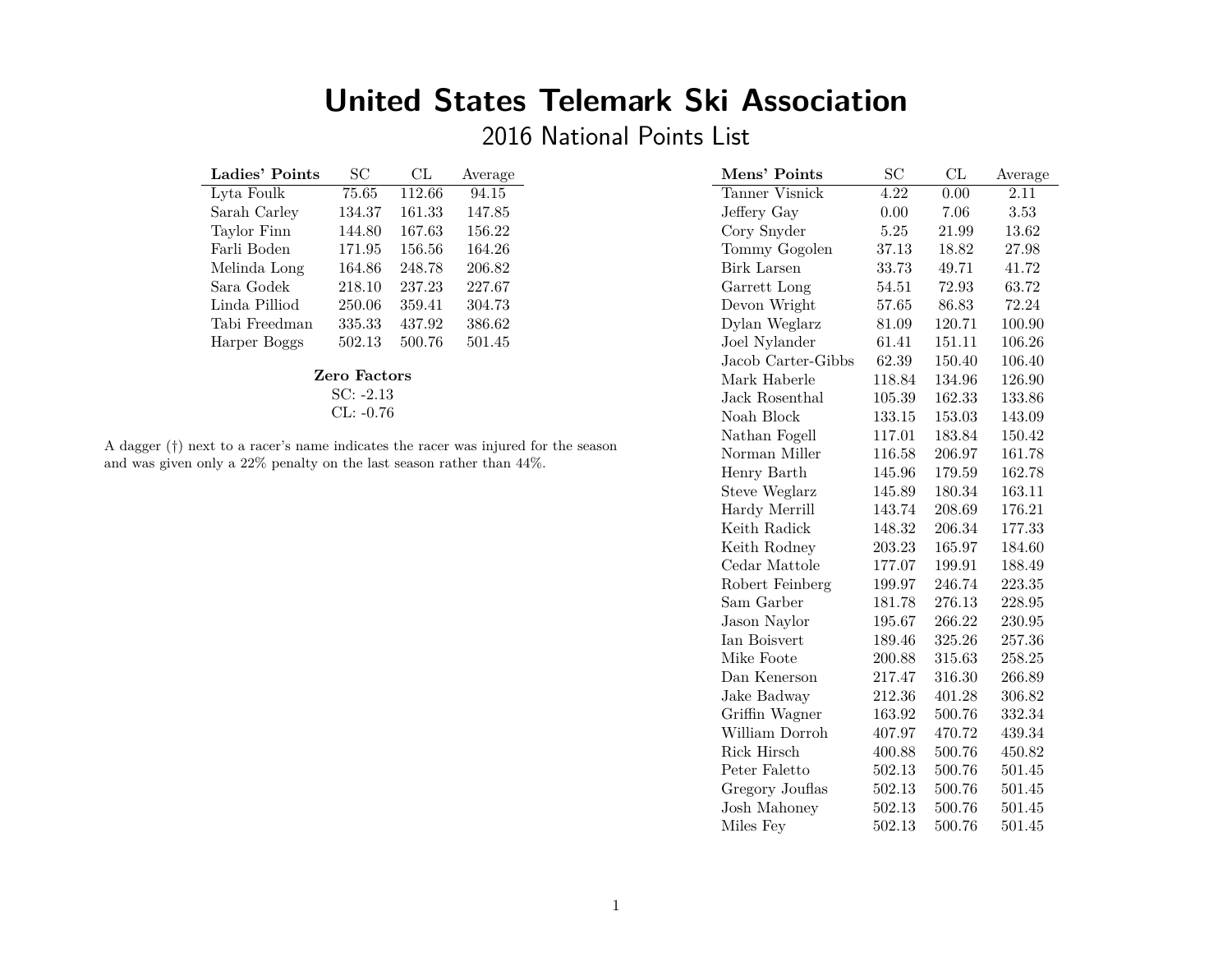## **Sprint Classic Points Detail**

The two best points for each racer are in **boldface**. The last season's penalized points may be used twice.

A dagger (*†*) next to a racer's name indicates the racer was injured for the season and was given only a 22% penalty on the last season rather than 44%.

|                                  | Last Season |                                 |                                 |                                 |                                   |                                 |                                 |                                 |                                 |                                 |                                 |
|----------------------------------|-------------|---------------------------------|---------------------------------|---------------------------------|-----------------------------------|---------------------------------|---------------------------------|---------------------------------|---------------------------------|---------------------------------|---------------------------------|
| Racer's Name                     | Penalized   | West Mtn                        | Vail                            | Mt Abram                        | Alta 1                            | Alta 2                          | Käre                            | Sunlight 1                      | Sunlight 2                      | Nationals                       | Cannon                          |
| Race Penalties $\longrightarrow$ |             | 63.25                           | 32.36                           | 62.31                           | 6.11                              | 1.80                            | 64.87                           | 12.14                           | 2.37                            | 4.12                            | 40.49                           |
| Jeffery Gay                      | $-2.13$     |                                 | 32.36                           | $\hspace{0.1mm}-\hspace{0.1mm}$ | 50.10                             | 47.30                           | $\hspace{0.1mm}-\hspace{0.1mm}$ | 29.18                           | 89.32                           | 25.31                           | $\hspace{0.1mm}-\hspace{0.1mm}$ |
| Tanner Visnick                   | $2.83\,$    | $\overline{\phantom{0}}$        | $\overline{\phantom{a}}$        | $\hspace{0.1mm}-\hspace{0.1mm}$ | 11.30                             | 1.80                            | $\overbrace{\phantom{12333}}$   | 12.14                           | 2.37                            | 4.12                            | $\overline{\phantom{a}}$        |
| Cory Snyder                      | 3.12        |                                 | $\overline{\phantom{m}}$        | $\overline{\phantom{a}}$        | 6.11                              | 33.54                           | $\overline{\phantom{a}}$        | $\overline{\phantom{a}}$        | $\overline{\phantom{0}}$        | <b>DNF</b>                      | 40.49                           |
| <b>Birk Larsen</b>               | 50.40       | $\overline{\phantom{a}}$        | 75.87                           | $\overline{\phantom{m}}$        | 30.72                             | 32.48                           | $\hspace{0.1mm}-\hspace{0.1mm}$ | 52.25                           | 51.42                           | 63.45                           | $\hspace{0.1mm}-\hspace{0.1mm}$ |
| Tommy Gogolen                    | 55.21       |                                 | 45.75                           | $\overline{\phantom{m}}$        | 38.00                             | 42.62                           | $\overline{\phantom{m}}$        | 43.99                           | 32.01                           | 48.32                           | $\overline{\phantom{a}}$        |
| Garrett Long                     | 73.23       | 63.25                           | $\hspace{0.1mm}-\hspace{0.1mm}$ | 62.31                           | $\hspace{0.1mm}-\hspace{0.1mm}$   | $\hspace{0.1mm}-\hspace{0.1mm}$ | 64.87                           | $\hspace{0.1mm}-\hspace{0.1mm}$ | $\hspace{0.05cm}$               | 53.68                           | 51.08                           |
| Devon Wright                     | 55.52       |                                 | $\overline{\phantom{a}}$        | $\overline{\phantom{a}}$        | 74.31                             | $\overline{\phantom{m}}$        | $\hspace{0.1mm}-\hspace{0.1mm}$ | $\overbrace{\qquad \qquad }^{}$ | $\hspace{0.1mm}-\hspace{0.1mm}$ | $\overline{\phantom{a}}$        |                                 |
| Joel Nylander                    | 120.05      | $\hspace{0.1mm}-\hspace{0.1mm}$ | 68.55                           | $\hspace{0.1mm}-\hspace{0.1mm}$ | 50.02                             | 89.72                           | $\hspace{0.05cm}$               | $\overbrace{\qquad \qquad }^{}$ |                                 | $\hspace{0.05cm}$               | $\overbrace{\qquad \qquad }^{}$ |
| Jacob Carter-Gibbs               | 147.36      | $\hspace{0.05cm}$               |                                 | $\overbrace{\qquad \qquad }^{}$ | 69.61                             | 50.92                           | $\hspace{0.1mm}-\hspace{0.1mm}$ | $\hspace{0.1mm}-\hspace{0.1mm}$ | $\hspace{0.1mm}-\hspace{0.1mm}$ | $\hspace{0.1mm}-\hspace{0.1mm}$ | $\hspace{0.1mm}-\hspace{0.1mm}$ |
| Lyta Foulk                       | 86.33       | $\overline{\phantom{a}}$        |                                 | $\overline{\phantom{m}}$        | 60.71                             | 116.49                          |                                 | 89.48                           | 97.97                           | 114.48                          | $\overline{\phantom{m}}$        |
| Dylan Weglarz                    | 78.96       | 94.08                           | $\hspace{0.1mm}-\hspace{0.1mm}$ | 114.50                          |                                   |                                 | 106.14                          |                                 |                                 | 102.65                          | 121.93                          |
| Jack Rosenthal                   | 179.02      | $\overline{\phantom{a}}$        | 95.16                           | $\hspace{0.1mm}-\hspace{0.1mm}$ | 111.36                            | 123.48                          | $\hspace{0.1mm}-\hspace{0.1mm}$ | 138.56                          | 119.99                          | 125.20                          | $\hspace{0.1mm}-\hspace{0.1mm}$ |
| Norman Miller                    | 173.88      | 134.36                          | $\hspace{0.1mm}-\hspace{0.1mm}$ | $\hspace{0.1mm}-\hspace{0.1mm}$ | $\hspace{0.1mm}-\hspace{0.1mm}$   | $\hspace{0.1mm}-\hspace{0.1mm}$ | 94.54                           | $\hspace{0.1mm}-\hspace{0.1mm}$ | $\hspace{0.05cm}$               | <b>DNF</b>                      | $\hspace{0.1mm}-\hspace{0.1mm}$ |
| Nathan Fogell                    | 225.04      | 143.55                          | $\hspace{0.05cm}$               | 202.15                          | $\overbrace{\qquad \qquad }^{}$   | $\hspace{0.1mm}-\hspace{0.1mm}$ | 167.29                          | $\hspace{0.1mm}-\hspace{0.1mm}$ | $\hspace{0.1mm}-\hspace{0.1mm}$ | 203.00                          | 86.21                           |
| Mark Haberle                     | 116.72      |                                 | $\hspace{0.1mm}-\hspace{0.1mm}$ | $\overline{\phantom{a}}$        |                                   | $\hspace{0.05cm}$               | $\hspace{0.1mm}-\hspace{0.1mm}$ |                                 |                                 | $\hspace{0.1mm}-\hspace{0.1mm}$ | $\overline{\phantom{a}}$        |
| Noah Block                       | 131.02      | 136.05                          | $\hspace{0.1mm}-\hspace{0.1mm}$ | $\hspace{0.05cm}$               | $\hspace{1.0cm} \overbrace{ }^{}$ | $\hspace{0.05cm}$               | $\hspace{0.1mm}-\hspace{0.1mm}$ | $\overbrace{\qquad \qquad }^{}$ | $\hspace{0.1mm}-\hspace{0.1mm}$ | 131.33                          | $\overline{\phantom{m}}$        |
| Sarah Carley                     | 145.25      | $\overline{\phantom{a}}$        | $\hspace{0.1mm}-\hspace{0.1mm}$ | 127.65                          | $\overline{\phantom{m}}$          | $\frac{1}{2}$                   | 136.84                          | $\overline{\phantom{a}}$        | $\frac{1}{2}$                   | 209.93                          | 143.43                          |
| Hardy Merrill                    | 218.88      | 121.77                          | $\hspace{0.1mm}-\hspace{0.1mm}$ | 174.89                          |                                   | $\hspace{0.1mm}-\hspace{0.1mm}$ | 163.51                          | $\hspace{0.1mm}-\hspace{0.1mm}$ | $\hspace{0.05cm}$               | 161.45                          | $\hspace{0.05cm}$               |
| Taylor Finn                      | 254.10      | $\overbrace{\qquad \qquad }^{}$ | 204.59                          | $\overline{\phantom{m}}$        | 296.38                            | 252.67                          | $\overline{\phantom{m}}$        | 144.17                          | 141.17                          | 196.20                          | $\overline{\phantom{a}}$        |
| Steve Weglarz                    | 176.33      | 150.51                          | $\overline{\phantom{m}}$        | 185.88                          | $\hspace{0.1mm}-\hspace{0.1mm}$   | $\overline{\phantom{m}}$        | 187.57                          | $\hspace{0.1mm}-\hspace{0.1mm}$ |                                 | 164.43                          | 137.01                          |
| Henry Barth                      | 220.09      |                                 | 140.64                          | $\hspace{0.1mm}-\hspace{0.1mm}$ | 192.08                            | 147.03                          | $\overline{\phantom{m}}$        | <b>DSQ</b>                      | 181.03                          | 169.51                          | $\overline{\phantom{a}}$        |
| Keith Radick                     | 500.00      | $\overline{\phantom{a}}$        | $\overline{\phantom{m}}$        | $\overline{\phantom{a}}$        | $\overline{\phantom{a}}$          | $\overline{\phantom{m}}$        | 186.95                          | $\hspace{0.1mm}-\hspace{0.1mm}$ | $\overline{\phantom{a}}$        | 152.21                          | 140.17                          |
| Griffin Wagner                   | 500.00      | 164.79                          | $\overline{\phantom{a}}$        | $\overline{\phantom{m}}$        |                                   |                                 | $\frac{1}{2}$                   |                                 | $\hspace{0.1mm}-\hspace{0.1mm}$ | 158.79                          | $\overline{\phantom{a}}$        |
| Melinda Long                     | 500.00      | 198.77                          | $\hspace{0.05cm}$               | 210.12                          |                                   |                                 | 253.62                          |                                 | $\hspace{0.05cm}$               | 199.14                          | 126.69                          |
| Farli Boden                      | 185.41      |                                 | $\overline{\phantom{a}}$        |                                 | $\overline{\phantom{a}}$          | $\overline{\phantom{a}}$        | $\overline{\phantom{a}}$        | $\overbrace{\qquad \qquad }^{}$ | $\hspace{0.1mm}-\hspace{0.1mm}$ | 154.24                          | $\hspace{0.1mm}-\hspace{0.1mm}$ |
| Cedar Mattole                    | 214.71      |                                 |                                 | $\overline{\phantom{m}}$        | 169.17                            | 180.72                          |                                 |                                 | $\overline{\phantom{a}}$        | 197.64                          | $\overline{\phantom{m}}$        |
| Sam Garber                       | 500.00      | 143.66                          |                                 | 215.64                          | $\overline{\phantom{m}}$          |                                 | <b>DNF</b>                      |                                 | $\frac{1}{2}$                   | 216.90                          | <b>DSQ</b>                      |
| Ian Boisvert                     | 500.00      | 302.59                          |                                 | 216.04                          |                                   |                                 | 261.64                          |                                 |                                 | 240.12                          | 158.62                          |
| Jason Naylor                     | 500.00      | $\overline{\phantom{a}}$        | $\overline{\phantom{m}}$        | <b>DNF</b>                      | 254.17                            | $\overline{\phantom{a}}$        | 291.32                          |                                 | $\hspace{0.05cm}$               | 228.64                          | 158.46                          |
| Robert Feinberg                  | $313.56\,$  | 225.14                          | 199.99                          | 201.19                          | $\overline{\phantom{a}}$          | $\overline{\phantom{a}}$        | 195.69                          |                                 | $\overline{\phantom{a}}$        | <b>DSQ</b>                      | $\overline{\phantom{a}}$        |
| Mike Foote                       | 500.00      | 180.61                          | $\hspace{0.05cm}$               | 252.98                          |                                   | $\hspace{0.05cm}$               | 216.89                          |                                 | $\hspace{0.05cm}$               | 267.69                          | 227.07                          |
| Keith Rodney                     | 279.87      | $\overline{\phantom{a}}$        | $\overline{\phantom{a}}$        | $\hspace{0.1mm}-\hspace{0.1mm}$ | $\hspace{1.0cm} \overbrace{ }^{}$ | $\hspace{0.05cm}$               | $\hspace{0.1mm}-\hspace{0.1mm}$ |                                 | $\hspace{0.1mm}-\hspace{0.1mm}$ | 122.33                          | $\hspace{0.1mm}-\hspace{0.1mm}$ |
| Jake Badway                      | 500.00      | 234.52                          | $\hspace{0.1mm}-\hspace{0.1mm}$ | 332.60                          | $\overline{\phantom{a}}$          | $\overline{\phantom{a}}$        | 354.56                          |                                 | $\hspace{0.1mm}-\hspace{0.1mm}$ | <b>DSQ</b>                      | 185.95                          |
| Dan Kenerson                     | 500.00      |                                 | $\overline{\phantom{a}}$        | 285.65                          |                                   |                                 | 259.18                          |                                 | $\overline{\phantom{a}}$        | 285.41                          | 171.51                          |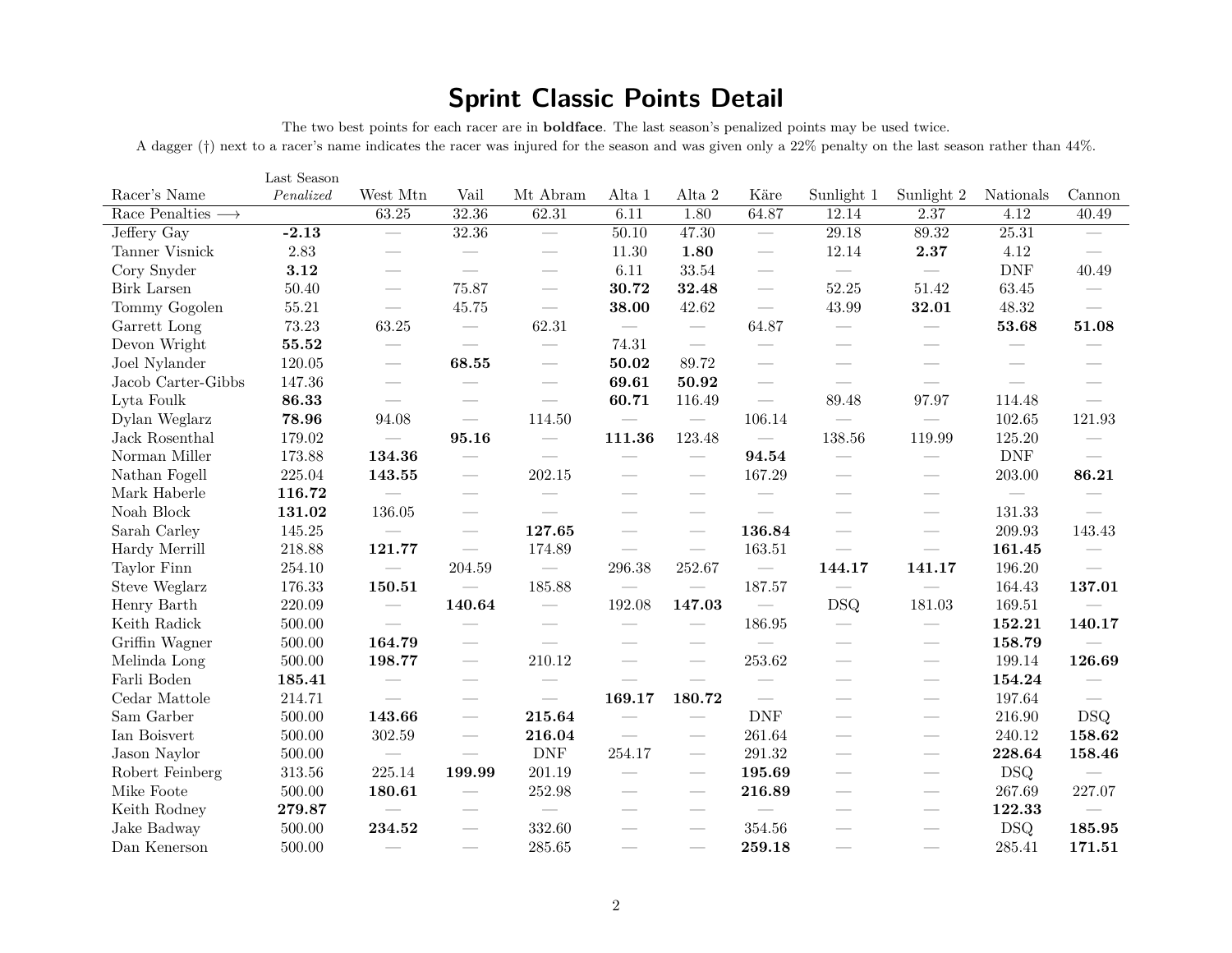|                 | Last Season |                          |               |          |                          |                          |        |            |                          |           |               |
|-----------------|-------------|--------------------------|---------------|----------|--------------------------|--------------------------|--------|------------|--------------------------|-----------|---------------|
| Racer's Name    | Penalized   | West Mtn                 | Vail          | Mt Abram | Alta 1                   | Alta 2                   | Käre   | Sunlight 1 | Sunlight 2               | Nationals | Cannon        |
| Sara Godek      | 277.84      | 234.03                   |               | 291.05   | __                       | __                       | 279.52 |            | $\overline{\phantom{a}}$ | 256.31    | 197.92        |
| Linda Pilliod   | 500.00      | 255.91                   |               | 271.13   | __                       | $\overline{\phantom{a}}$ | 376.93 | __         | $-$                      | 281.66    | 239.96        |
| Tabi Freedman   | 500.00      | 321.62                   |               | 344.78   | $\overline{\phantom{a}}$ | __                       | 505.46 | __         | $\overline{\phantom{a}}$ | 372.00    | $\frac{1}{2}$ |
| Rick Hirsch     | 500.00      | $\overline{\phantom{a}}$ | $_{\rm{DSQ}}$ | _        | 393.70                   | 403.82                   | __     |            |                          |           |               |
| William Dorroh  | 405.84      |                          |               |          |                          |                          |        |            |                          |           |               |
| Harper Boggs    | 500.00      | __                       |               |          |                          |                          |        |            |                          |           | ___           |
| Peter Faletto   | 500.00      | __                       |               |          |                          |                          |        |            |                          |           |               |
| Gregory Jouflas | 500.00      |                          |               |          |                          |                          |        |            |                          |           |               |
| Josh Mahoney    | 500.00      |                          |               |          |                          |                          |        |            |                          |           |               |
| Miles Fev       | 500.00      | ---                      |               |          |                          |                          |        |            |                          |           | ___           |

### *Continued from previous page*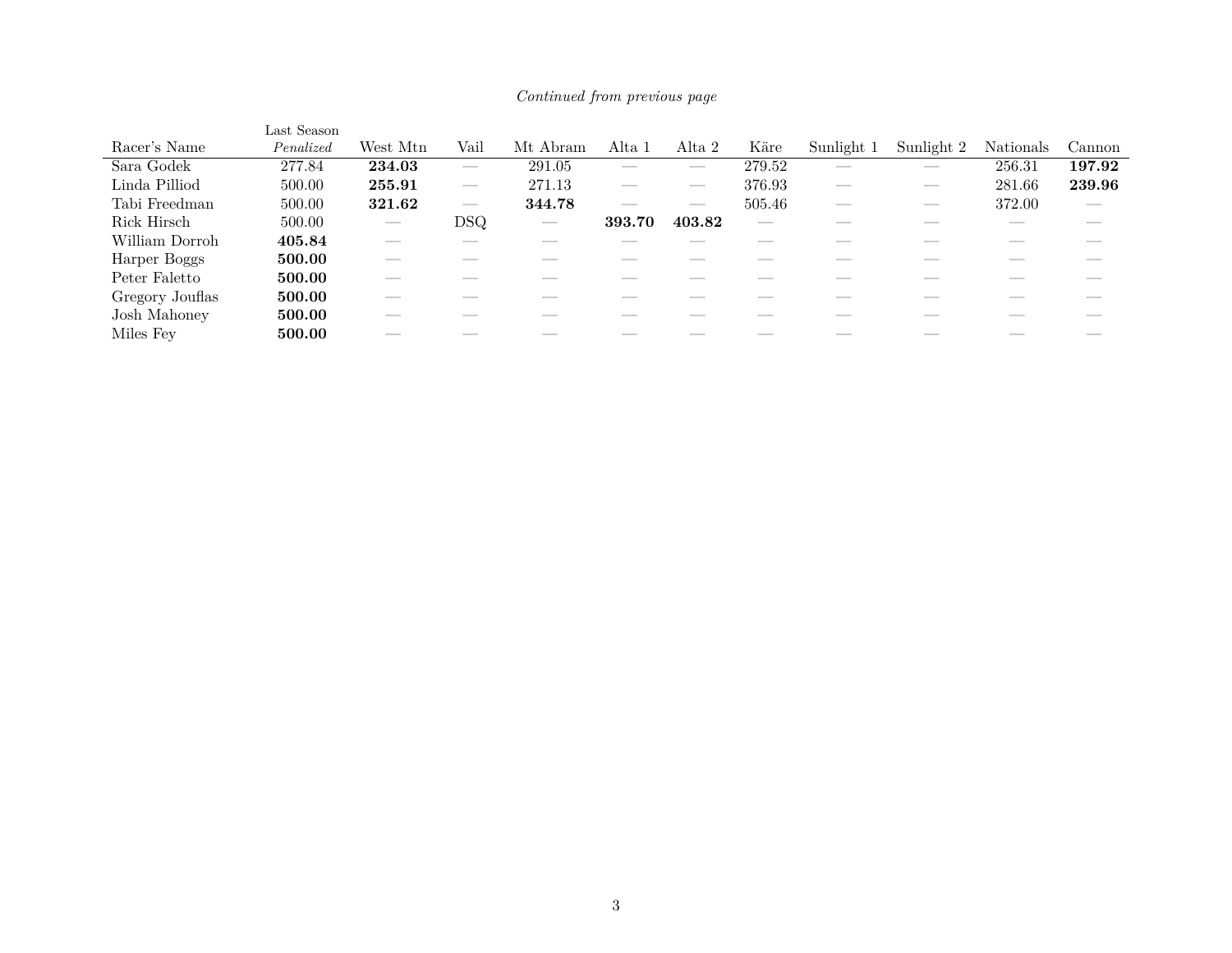### **Classic Points Detail**

The two best points for each racer are in **boldface**. The last season's penalized points may be used twice.

A dagger (*†*) next to a racer's name indicates the racer was injured for the season and was given only a 22% penalty on the last season rather than 44%.

| Racer's Name                     | Last Season<br>Penalized | Nationals 1 | Nationals 2          |
|----------------------------------|--------------------------|-------------|----------------------|
| Race Penalties $\longrightarrow$ |                          | 5.18        | 3.59                 |
| Tanner Visnick                   | $-0.76$                  | 5.18        | 3.59                 |
| Jeffery Gay                      | 6.30                     | 17.05       | 23.27                |
| Tommy Gogolen                    | 18.05                    | 48.86       | 38.36                |
| Cory Snyder                      | 21.23                    | 24.75       | 33.74                |
| Birk Larsen                      | 72.52                    | 46.51       | $\boldsymbol{51.37}$ |
| Garrett Long                     | 107.16                   | 55.15       | 89.17                |
| Devon Wright                     | 86.07                    |             |                      |
| Lyta Foulk                       | 155.94                   | 96.33       | 127.45               |
| Dylan Weglarz                    | 139.96                   | 111.32      | 128.57               |
| Mark Haberle                     | 134.20                   |             |                      |
| Jacob Carter-Gibbs               | 149.64                   |             |                      |
| Joel Nylander                    | 150.35                   |             |                      |
| Noah Block                       | 187.02                   | 152.08      | 152.44               |
| Farli Boden                      | 219.15                   | 152.81      | 158.77               |
| Sarah Carley                     | 165.98                   | 155.15      | 175.97               |
| Jack Rosenthal                   | 161.57                   |             |                      |
| Keith Rodney                     | 401.71                   | 178.32      | 152.10               |
| Taylor Finn                      | 478.90                   | 164.00      | 169.73               |
| Henry Barth                      | 215.49                   | 161.09      | 196.57               |
| Steve Weglarz                    | 222.70                   | 181.23      | 177.92               |
| Nathan Fogell                    | 276.88                   | 177.12      | 189.02               |
| Cedar Mattole                    | 281.09                   | 171.92      | 226.38               |
| Keith Radick                     | 500.00                   | 195.29      | 215.86               |
| Norman Miller                    | 212.09                   | <b>DNF</b>  | 200.32               |
| Hardy Merrill                    | 500.00                   | 203.15      | 212.70               |
| Sara Godek                       | 236.47                   | 365.88      | 359.94               |
| Robert Feinberg                  | 500.00                   | 247.45      | 244.50               |
| Melinda Long                     | 500.00                   | 265.57      | 230.47               |
| Jason Naylor                     | 500.00                   | 296.54      | 234.37               |
| Sam Garber                       | 500.00                   | 297.89      | 252.83               |
| Mike Foote                       | 500.00                   | 313.09      | 316.64               |
| Dan Kenerson                     | 500.00                   | 319.50      | 311.57               |
| Ian Boisvert                     | 500.00                   | 311.84      | 337.15               |
| Linda Pilliod                    | 500.00                   | 343.81      | 373.48               |